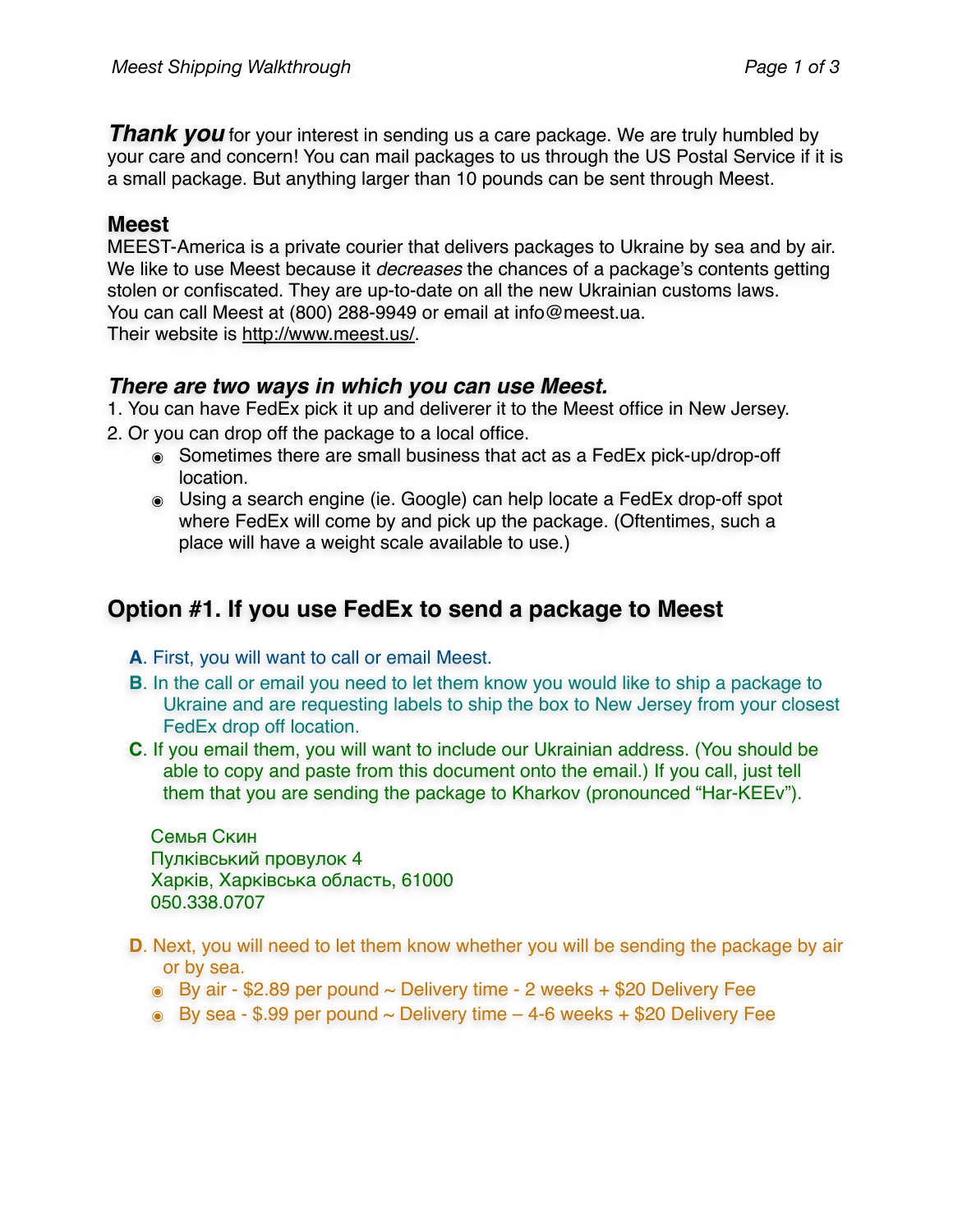**E**. After this, they will mail you a packet with labels and customs forms. When you receive the envelope, you will need to fill out the customs forms. (Additional forms may be needed if sending by air.) Please don't be scared - you can fill in our information using English.

Skean Family Pulkivs'kyi Ln, 4 Kharkiv, Kharkiv Oblast, 61000 050.338.0707

- **F**. On the customs form, there is a place for you to list what is in the package. Please list in general terms and not specifics. You do not want anyone to think there is anything valuable inside.
	- ๏ Please list:
		- ๏ Dvds, cds, etc., as MEDIA
		- ๏ Candy or food items as KITCHEN GOODS
		- ๏ Toiletries as BATHROOM GOODS
		- ๏ Clothing as TEXTILES
- **G**. Here is some additional information from Meest America's [website:](http://meest.us/poslugi/dostavka_posilok/ukraina.html)
	- ๏ Maximum weight of a package 70 lbs
	- ๏ If the total weight of all packages shipped for one recipient in Ukraine exceeds 110 lbs in one shipment, the recipient will have to pay import duty. (We would like to avoid this as much as possible.)
	- ๏ Minimum chargeable weight 10 lbs
	- ๏ Maximum value of goods one may ship to Ukraine without having to pay additional import duty is 150 Euros (\$200).
	- ๏ Every package is insured with the company for \$60.00 free of charge. Any additional insurance will cost you 5% of the insured value.
	- ๏ The following items are prohibited from shipping in packages: any type of weapons, guns, drugs, alcohol, cash, vitamins, precious stones and metals etc. Food products are limited to 10 kg (22 lbs.) in one package and no more than 2 kg (4.4 lbs.) of one type of product.

**H**. When putting the package together…

- ๏ Use unmarked boxes to pack the items. (Do not draw attention to what will be inside.)
- ๏ Make sure you make a *contents list* of everything inside the box and its approximate value.
- ๏ Please tape our **Ukrainian address** (included below) and customs form to the top of your package.